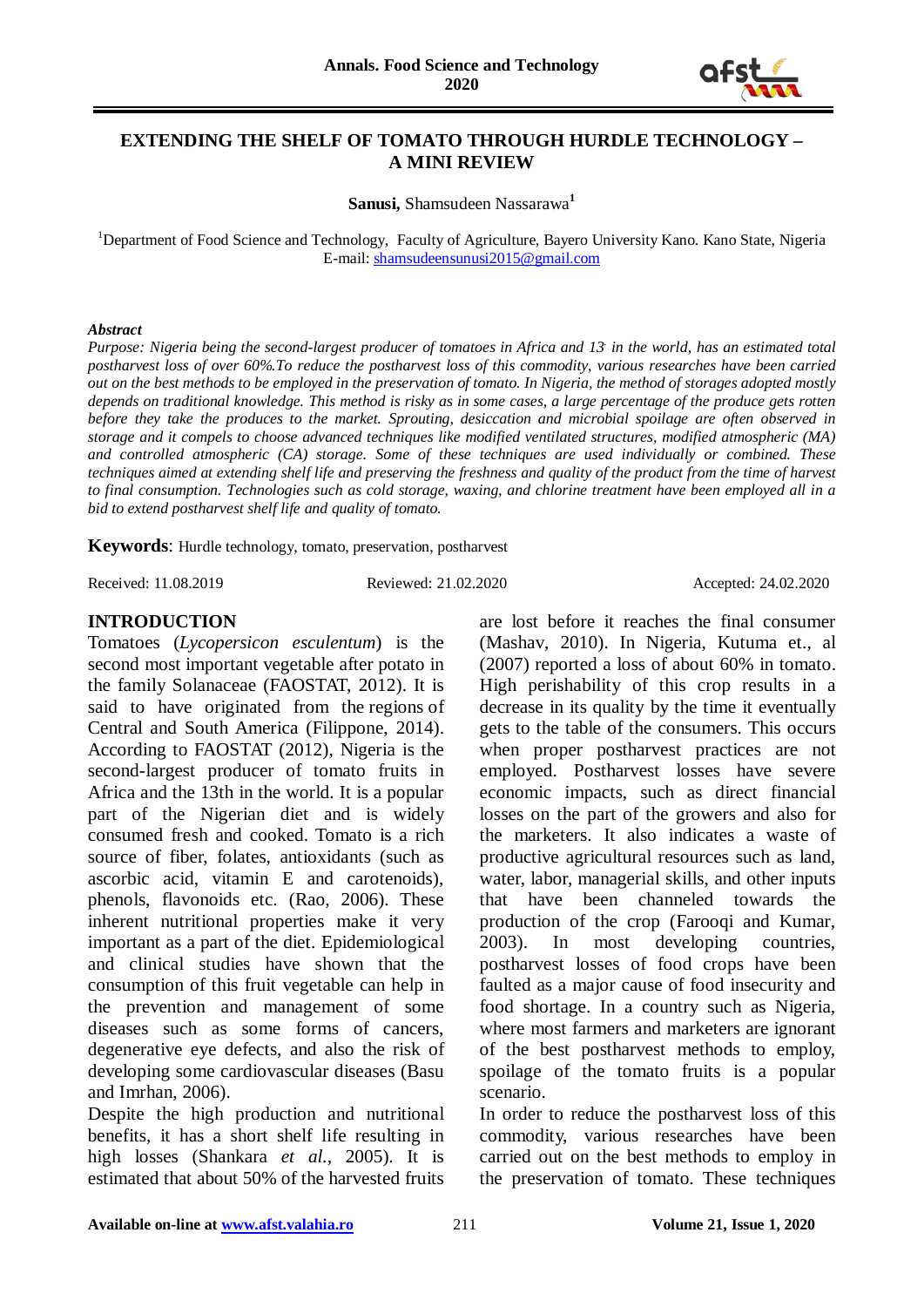

are aimed at extending shelf life and preserving the freshness and quality of the product from the time of harvest to final consumption. Technologies such as Controlled Atmosphere Storage (CAS), passive and active Modified Atmosphere Packaging (MAP), cold storage, waxing, and chlorine treatment, have been employed all in a bid to extend postharvest shelf life and maintain quality of produce (Anthon and Barrett, 2012). Some of these techniques are used individually or combined. However, it has been observed that even with the application some of these technologies, some challenges still exist such as the case of chilling injury in tomato can be cold storage below  $10^{6}$ C (Cantwell et al., 2009), and inhibition of sugar development in harvested fruits due to cold storage (Gomez et al., 2009).

Hurdle technology is the combined application of new and existing techniques that can be used to extend the shelf life of food as well as maintain its quality (Leistner, 2000). In the past, hurdle technology has been popularly applied to various kinds of food products such as meat and meat products, milk and milk products, fruits and vegetable, etc. (Malik and Sharma, 2014; Gómez et al*.,* 2011; Panjagari et al., 2007). Also, the application of hurdle technology has been mainly focused on ensuring the microbial stability of food products. This review, therefore, aims to state the various ways the principles of hurdle technology that can be applied in the preservation of the freshness and quality of fruits and vegetables considering tomato as a case study.

### **TOMATO PRODUCTION IN NIGERIA**

The cultivation of tomatoes spans through all tropical, subtropical, and temperate regions of the world and as a result, there are different cultivars of the crop available in the market. In sub-Saharan Africa. Tomato is grown in most parts of the country, the best area being the Savannah agro-ecological zone, where diseases and pests affecting tomatoes are less common. The major producing regions lie between latitude 7.5ºN and 13ºN and within a temperature range of 25ºC- 34ºC (Ugonna et

al.,.2015). It is grown in the south-western part of Nigeria under the rain fed condition and the northern under irrigated conditions (Ayandiji et al., 2001). Despite being the highest producers of this food commodity, records of postharvest loss are high. This is as a result of poor postharvest handling of the produce. The lack of adequate storage facilities, inadequate transportation, and marketing channels are significant factors that contribute to these losses. Also, ignorance of the farmer in the packaging method (packing rotten and fresh fruits together), little or no capacity of the farmers to process their produce, and lack of modern storage facilities, resulting in incidences of losses (Kader, 2005).

Also, during transportation of produce to the market, problems such as bad roads and sparse road networks, use of dilapidated vehicles, and the use of traditional woven baskets; result in a reduction in product quality. Farmers are forced to sell at ridiculously low prices which are a loss on their part (Kader, 2005). There is a need for government intervention in these areas. This can be achieved when the basic infrastructures such as good roads, adequate storage facilities, and the likes are provided. Also, there is a need to educate the farmers on the various means of processing for value addition and how to utilize locally-made resources to store their products adequately.

### **Health benefits of tomato**

Studies have shown that the consumption of tomatoes was able to prevent the occurrence of certain forms of diseases (Silaste et al., 2007; Paran et al., 2009). This is due to its abundance in phytochemical compounds such as carotenoids, phenols, flavonoids, etc. (Dewanto et al., 2002). These compounds have been reported to be able to play important roles in inhibiting reactive oxygen species responsible for many important diseases, through freeradical scavenging, metal chelation, inhibition of cellular proliferation, and modulation of enzymatic activity and signal transduction pathways (Eldahshan and Singab, 2013) The health benefit of tomato has been mostly attributed to its lycopene content (Rao, 2000). Although there is said to be a synergetic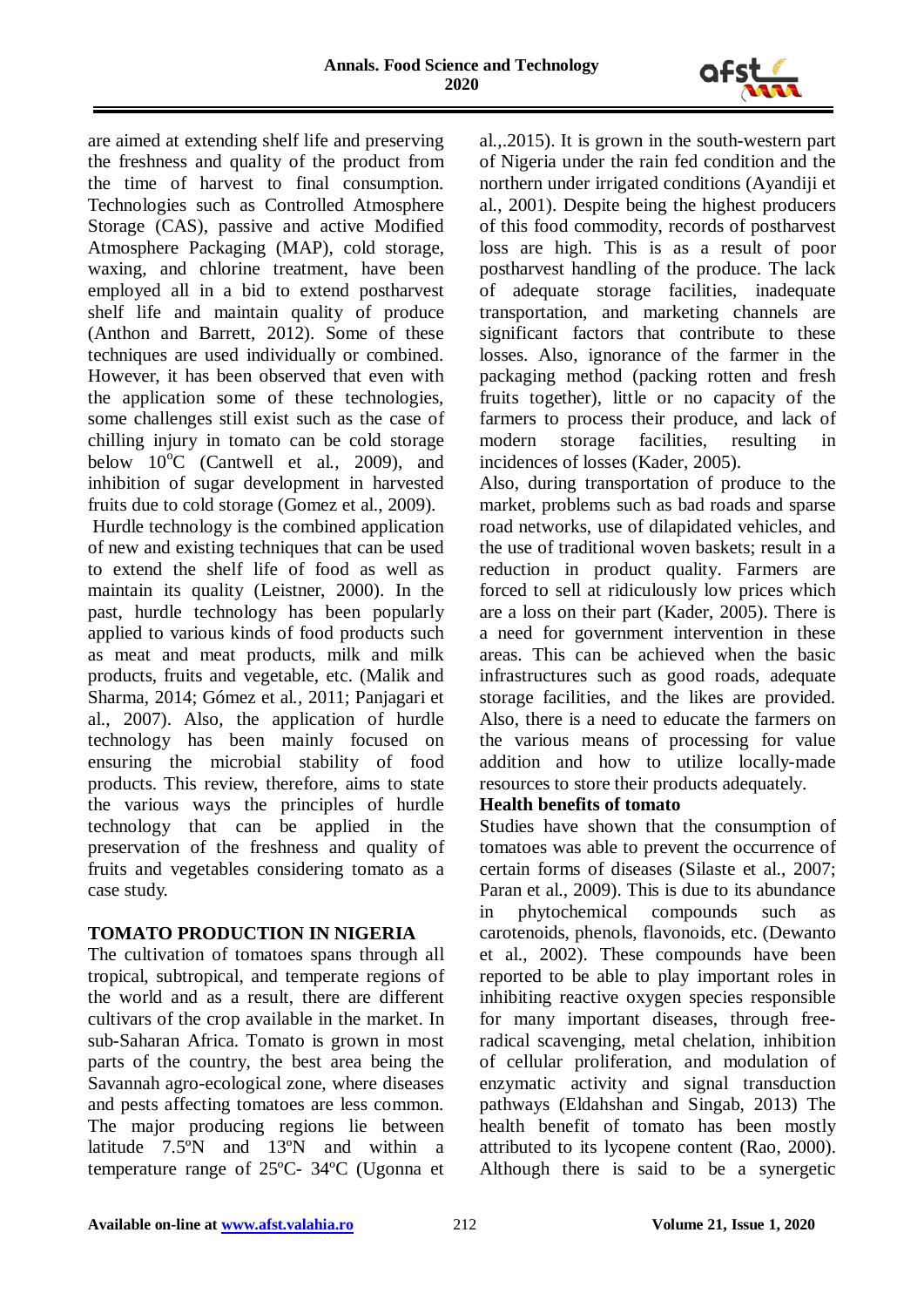

contribution by other antioxidants notwithstanding, there is a need for more research on the mechanism of this process.

Lycopene, which is the major antioxidant in tomato, has been studied to possess great antioxidant potentials. It has been found that the antioxidant capacity of lycopene is 1.16 times higher than β-carotene and 2.9 times higher than the antioxidative capacity of Lascorbic acid (Arnao et al. 2001). Betacarotene is an antioxidant has proven to be protective against many types of cancers, especially cancer of the lungs and studies have shown it may help to protect the eyes from the damage that can lead to cataracts and also in the protection of phagocytic cells from oxidative damage (Null, 2009). Tomato is also rich in flavonols, which are highly concentrated in the tomato skin as conjugated forms of quercetin and kaempferol (Stewart et al., 2000).

# **Nutritional profile of tomato**

Tomato is a nutritious vegetable crop that is low in calories. It has been reported that one medium-sized tomato has only 35 calories (Gao et al., 2010). The vegetable is rich in micronutrients such as vitamins E, certain minerals (notable potassium) and carboxylic acids, including ascorbic, citric, malic, fumaric, and oxalic acid (Preedy, 2008). These vitamins are all important in the normal metabolic activities of the body. It is also a rich source of bioactive compounds in the form of antioxidants (lycopene, β-carotene, α-carotene etc.), flavonoids, polyphenols etc. (Dewanto et al., 2002; Slimestad, 2008). The major antioxidants in tomato arelycopene which is responsible for its red color and the provitamin A beta carotene (Frusciante, et al., 2007; Raffo et al., 2006). Tomato is the main source of the antioxidant lycopene in the human diet, with lycopene constituting an estimated 90% of the total carotenoid contents (Ravindra et al., 2008). This vegetable crop also represents a relevant source of soluble and insoluble fibers.

### **Postharvest quality indices**

Tomato is a climacteric fruit and its ripening process is induced by ethylene which affects the physical, chemical, and physiological

properties of the fruit (Alexander and Grierson 2002). At the onset of ripening there is an increase in the synthesis of ethylene which causes changes in fruit skin color, sugar content, organic acid metabolism, and tissue generally (Giovannoni 2001). The fruit begins to respire, and this results in a series of biochemical and physiological changes that involve the oxidative breakdown of organic reserves in the fruit (Ravindra and Goswami, 2008).

Tomato quality is measured based on sugar content, titratable acid (TA) content, color, firmness, total soluble solids (TSS), and ripening index (TSS/TA) (Majidi et al., 2014). Tomato contains organic acids such as citric acid (which is the leading organic acid), malic acid, and glutamic acid. In most cases, the amounts of these acids are dependent on the level of maturity and type of tomato cultivar (Suarez et al., 2008). A decrease in TA and a rise in pH indicate maturity and a reduction in the citric acid content (Fernández-Ruiz et al., 2004; Anthon et al., 2011). High-quality tomato is judged from the intensity of its red color and the prominence of its flavor (Kader, 2008). The taste is influenced by the sugar to acid ratio of the fruit (Siddiqui et al., 2015). The main sugars found in tomato are glucose and fructose (Beckles, 2012). The sweetness of tomato becomes more intense when the sugar content is maximum, at which stage the red color is most pronounced. The red color is a result of an increase in the amount of lycopene (Giovannoni, 2004). Fruit firmness (texture) is also influenced by ripening, which results in a progressive softening of the fruit flesh (Valero et al., 2005).

### **Major areas of focus in preserving freshness of tomatoes**

In a bid to meet consumer demand for fresh products with extended shelf life, postharvest technologists have been able to focus on influencing the development of some specific quality characteristics. This is done to slow down the event of ripening and eventual senescence of the fruit. Also, in the area of inhibiting the action of enzymes involved in the breakdown of the fruit cell wall.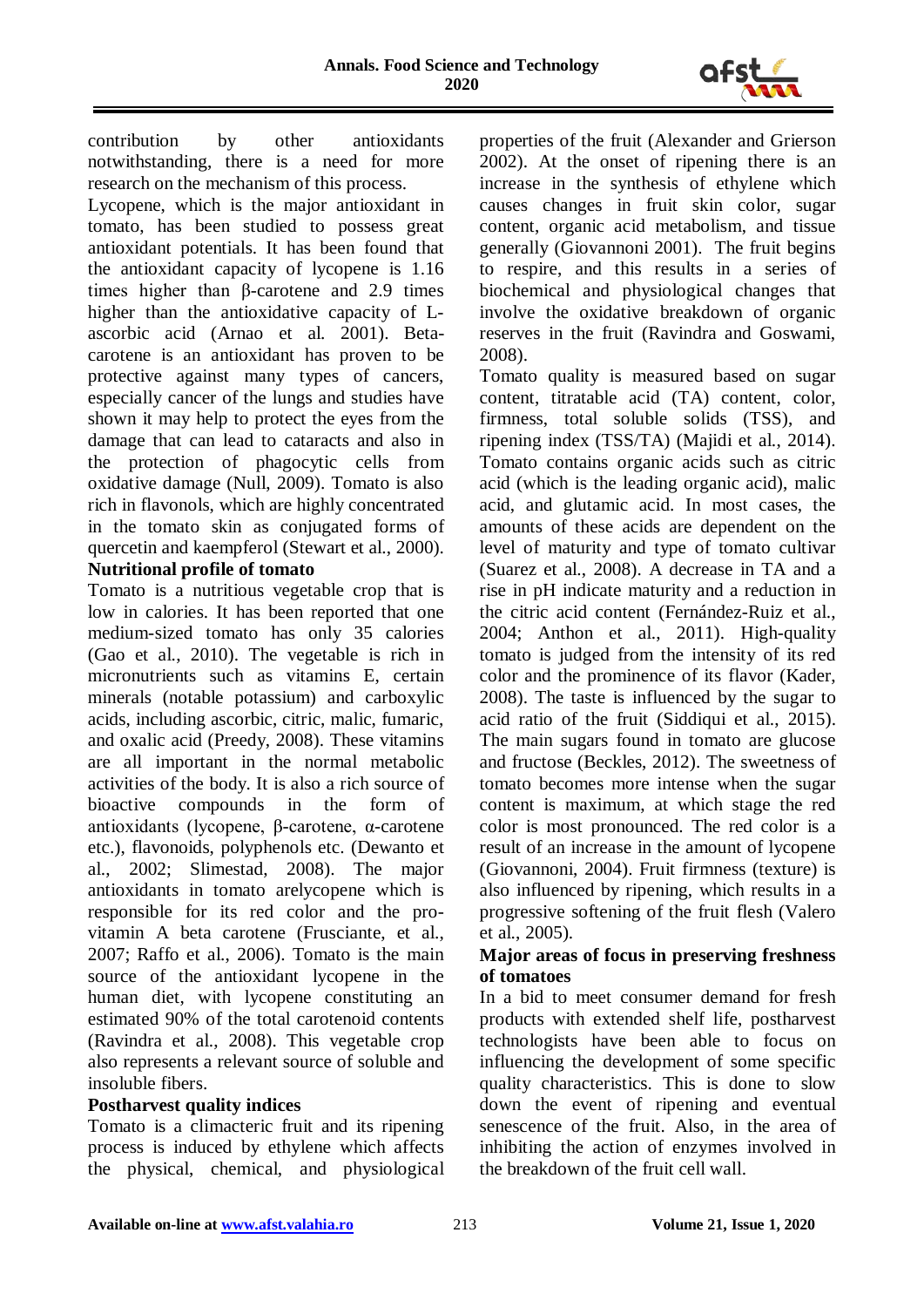

The following are major areas of focus in postharvest preservation of tomatoes:

### *Maturity*

Tomatoes are usually harvested at physiological maturity and allowed to ripen off the plant. The various stages of maturity can range from immature green to full red stage (Cantwell and Kasmire, 2002). Table 1 illustrates the stages and classes of physiological maturity in tomatoes.

### *Ethylene*

The need to inhibit or slow down the rate of ethylene production is also very important in extending the postharvest life of fruits (Sammi and Masud, 2007).

### *Temperature*

Due to respiration in plants and their fruits, there is a production of heat.at harvest there is a need to bring down this temperature, neglecting to do so may result in undesirable results such as a very fast process of ripening to senescence (Kader and Ben-Yehoshua, 2000)

In order to slow down the rate of fruit ripening, the oxygen to carbon dioxide ratio is regulated. This is important since the ratio of these gases exert a great influence on the rate of fruit ripening (Kader and Ben-Yehoshua, 2000).

### *Pathogens and spoilage organisms*

Ripening of fruits means the production of some desirable nutrients, which could enhance the proliferation of pathogenic or spoilage microorganisms if proper postharvest measures are not put in place. The problems of pathogens and spoilage organisms are a major source of concern in postharvest food losses. Important to note is that before applying the above principles, some important point of harvest factors needs to be considered. Factors such as time of harvest (considering the level of maturity), reduction of mechanical damage as much as possible, the condition of water used for cooling of the harvested produce, and sanitation of the packing house.

|  |  | Table 1. Stages and Classes of Physiological Maturity in Tomatoes. |
|--|--|--------------------------------------------------------------------|
|  |  |                                                                    |

| <b>Stage of Maturity</b> | Description                                                                                                                                                                  |
|--------------------------|------------------------------------------------------------------------------------------------------------------------------------------------------------------------------|
| Immature                 | Seed cut by sharp knife on slicing the fruit; no jelly-like material in any of<br>the locules; fruit is more than 10 days from the breaker stage.                            |
| Mature-green A           | Seed fully developed and not cutting on slicing fruit; jelly-like material in at<br>least one locule; fruit is 6-10 days from breaker stage; minimum harvest at<br>maturity. |
| Mature-green B           | Jelly-like materials well developed in locules but fruit still fully green; fruit<br>is 2-5 days from breaker stage.                                                         |
| Mature-green C           | Internal red coloration at the blossom end; but no external color change;<br>fruit is 1-2 days from breaker stage.                                                           |
| <b>Breaker</b>           | First external pink or yellow color at the blossom end.                                                                                                                      |
| Turning                  | More than 10% but not more than 30% of the surface in the aggregate;<br>shows an exact color from green to tannish-yellow, red, or a combination<br>thereof.                 |
| Pink                     | More than 30% but not more than 60% of the, in the aggregate, shows pink<br>or red color.                                                                                    |
| ht red                   | More than 60% of the surface, in the aggregate, shows pinkish-red or red,<br>but less than 90% of the surface shows red color.                                               |
| Red                      | More than 90% of the surface, in the aggregate, shows red color.                                                                                                             |

Source: Cantwell and Kasmire (2002).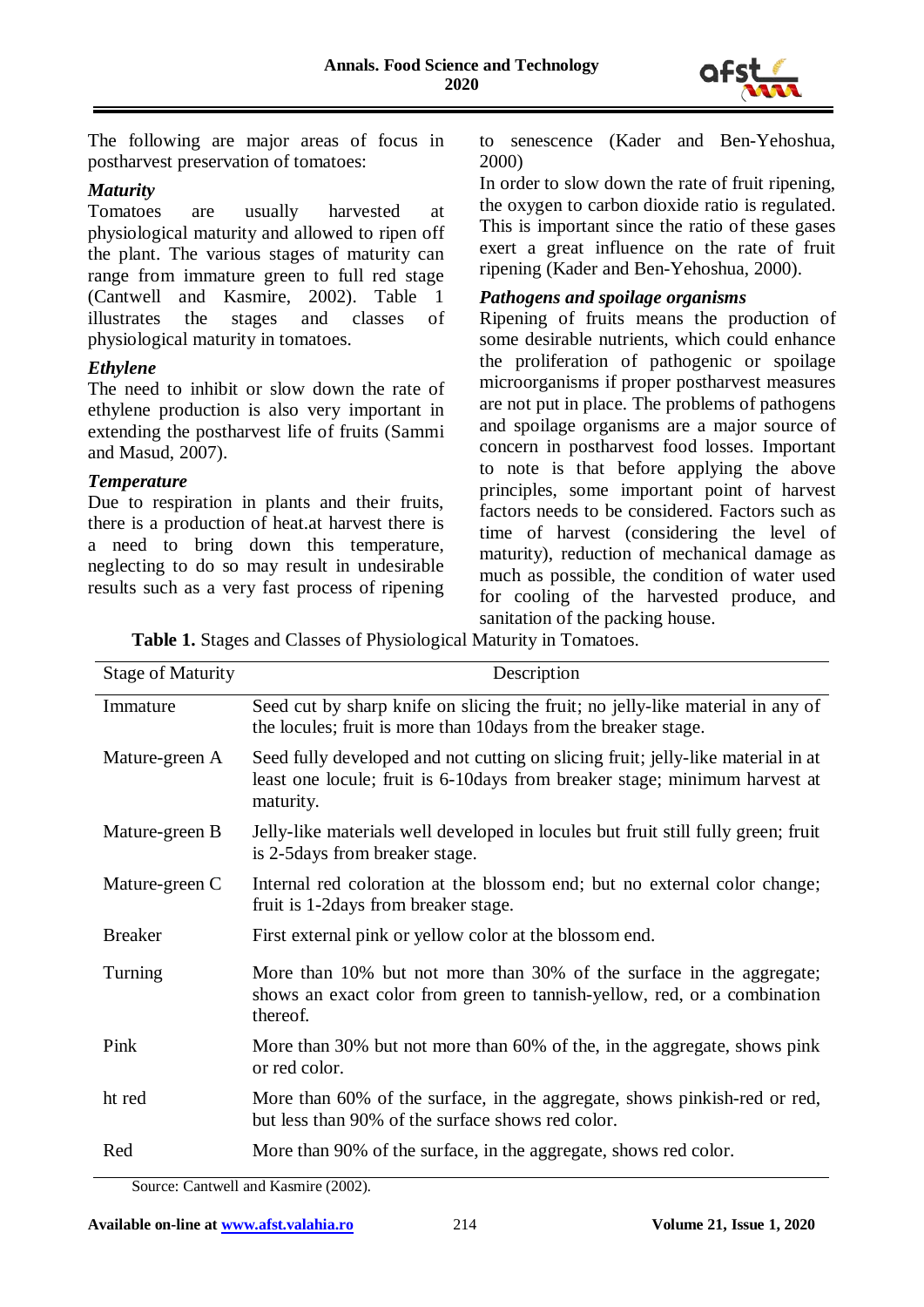

#### **Techniques used in postharvest preservation of fresh tomatoes**

Fruits remain alive after harvest; the climacteric burst of ethylene makes fruits palatable and therefore promotes senescence. The goal of postharvest technology is to manage the concentration and timing of the synthesis of ethylene so that the fruit quality is still at an optimal level by the time it reaches the consumer (Joas and Léchaudel, 2008).

### *1 Storage temperature*

To maintain optimum quality and extend shelf life, tomato is stored at between  $10^{\circ}$ C –  $15^{\circ}$ C. Tomatoes stored at  $10^{\circ}$ C above the optimum temperature results in a deterioration of the fruit quality (Saltveit, 2003). Temperature storage below  $10^{\circ}$ C can result in chilling injuries, consequently affecting the fruit quality. The severity of the chilling injury is more pronounced in green tomatoes than the red fruit, this is dependent on the storage time and temperature (Cantwell et al., 2009). The normal development of sugars and volatiles is inhibited in cold storage, this, however, is dependent on the stage of maturity (Gomez et al., 2009).

### *2 Modified and controlled atmosphere storage*

Ethylene related deterioration is inhibited or reduced when harvested fruits are stored in a modified or controlled atmosphere. The use of a controlled atmosphere (CA) or modified atmosphere (MA) entails the deliberate manipulation of the composition of the gaseous composition of the environment to optimize the product quality. In a controlled atmosphere (CA), the gas constituents are more precise and stable, while with the modified atmosphere (MA), the air composition changes continuously (Majidi et al., 2014). Carbon dioxide is increased, and oxygen is reduced in CA and MA. The effectiveness of this method is dependent on the fruit variety, maturity and initial quality, storage temperature, and the composition and duration of exposure to MA or CA (Brecht et al., 2003).

### *3 CO2, O2 and nitrogen ratio*

Optimal atmosphere modification for oxygencarbon dioxide ratio to inhibit senescence in tomato is  $3-5\%$  (v/v) oxygen for Mature Green and ripe fruit, and  $1-3\%$  (v/v) and  $1-$ 5%(v/v) carbon dioxide for Mature Green and Ripe fruit respectively with nitrogen supplementation between (94–96% v/v) (Artes et al., 2006; Sandhya, 2010). Kader and Saltveit (2003) reported that low oxygen levels outside the above-stated ranges could cause harm for the fruit by inducing anaerobiosis. In addition to these gases, the relative humidity of the storage area must be such that it will help to maintain the product quality (Cantwell et al., 2009).

## *4 Modified atmosphere packaging (MAP)*

It is the use of specialized materials to enclose a product in an altered composition of gases without any other effort to modify the environment. The materials used for MAP allow free diffusion of gases; this helps to maintain an equilibrium between the external atmospheric gas composition and that inside the package due to tissue respiration (Daş et al., 2006). Commonly used materials are lowdensity polyethylene (LDPE), polyethylene terephthalate (PET) Polypropylene (PP) polyvinyl chloride (PVC) and polystyrene (Artes et al., 2006; Sandhya, 2010). Modified atmosphere (MA) helps to control ripening, reduce water loss, improve the sanitation of the product, reduce bruising, and spread disease (Kader and Watkins, 2000; Cantwell et al., 2009). These advantages may be further enhanced if ethylene scrubbers or other chemicals are included in the packaging (Bailen et al., 2006; Kader and Watkins, 2000).

### *5 Methylcycloropropene (1-MCP)*

1-MCP is applied to fresh fruits to inhibit ethylene action. It reduces many of the changes associated with ripening such as respiration rates, cell wall breakdown, and color change and is also able to irreversibly bind to ethylene receptors and block ethylene binding (Tassoni *et al.,* 2006). The specific effects of 1-MCP depend on the length and intensity of exposure, the sensitivity of the cultivar, and the stage of fruit development when applied (Martinez-Romero et al., 2007).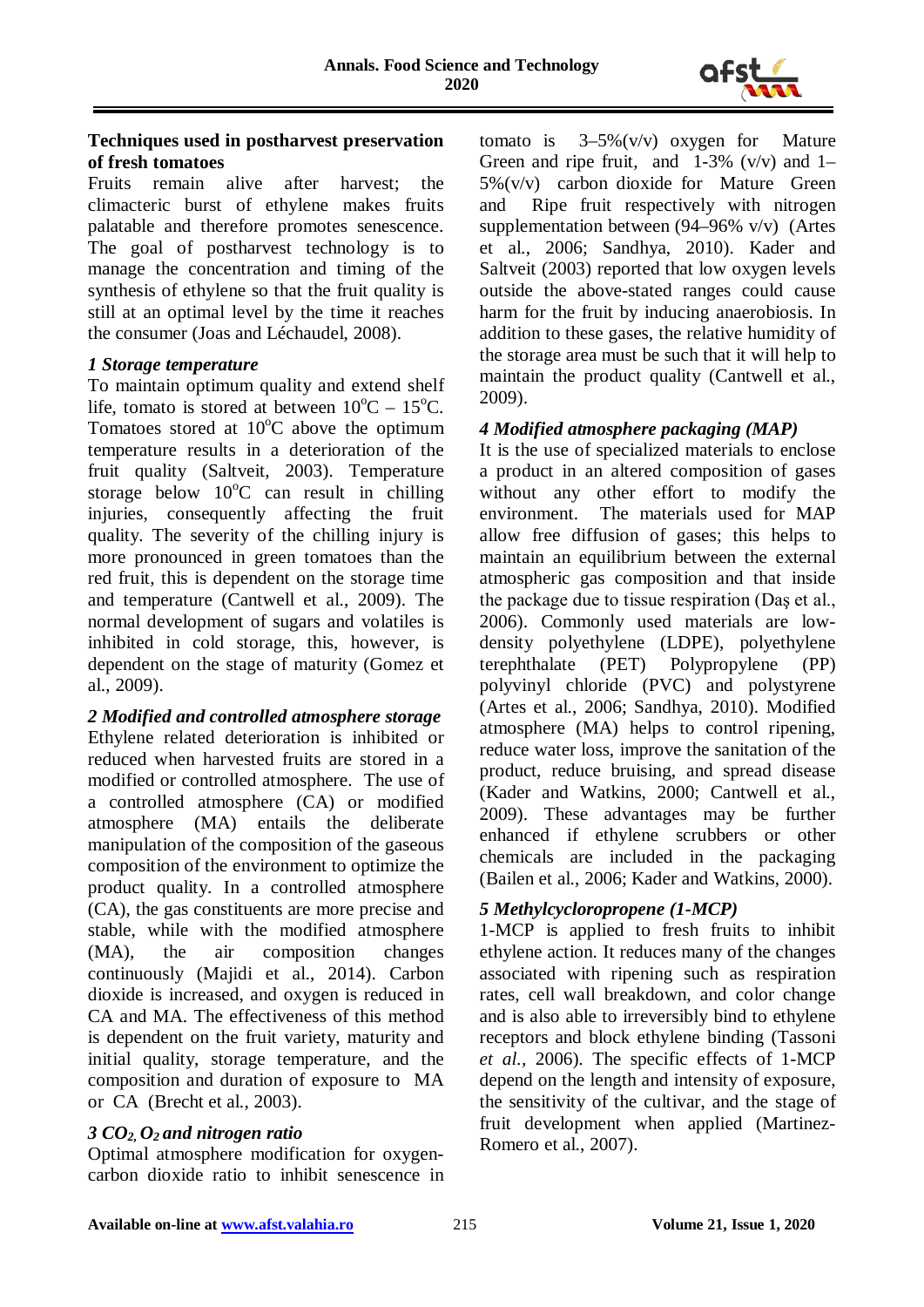

### *6 Ozone*

Ozone is a well-known potent antimicrobial agent that can be used to simultaneously reduce pathogen attack and delay senescence. It has been shown to reduce ethylene in cold rooms, thereby confirming its potency in reducing fruit aging (Aguayo et al., 2006). Ozone treatment of sliced tomatoes appeared not to exhibit any negative effects on the TSS (total soluble solids) content (Aguayo et al., 2006). Higher contents of fructose and glucose in ripe fruit 6days after ozone-enrichment (0.05 or 1.0 µmol mol−1) was observed as compared to the controls (<0.0005 µmol mol−1) and the treated fruits were found to be sweeter as judged by a sensory panel Tzortzakis, (2007).

### *7 Edible coating*

They are materials that are used to coat the surface of food material and are eaten along with the product. These coatings exhibit positive effects on managing senescence in fruits (Vargas et al., 2008). Edible coatings comprise of natural compounds such as carbohydrates: starch and alginate; proteins: whey and casein from milk and zeins and gluten from maize and wheat seeds respectively; and lipids: beeswax, carnauba and candelilla wax and fatty acids, and their derivatives (Zapata et al., 2008; Zhuang and Huang, 2003).

Ali *et al.* (2010) studied the effect of the coating gum Arabic on mature green fruits of tomato cultivar 'moneymaker' stored at 20°C for 20 days. The taste of the coated fruit was judged by panelists to be better than that of the control. Another study found that coated mature Green tomatoes stored at either 5°C or 12°C tolerated chilling injury better than the controls; however, low temperature reduced TSS (Mejia-Torres et al., 2009).

### *8 Irradiation*

It is classified as non-ionizing or ionizing. Ionizing radiation is high frequency and causes loss of ions from the material with which it comes into contact. Radiation can also minimize the colonization of fruit with pathogens due to contamination, insect infestation, postharvest disease, as well as

delay ripening (Allende et al., 2006; Bruhn et al., 2009). The three most commonly used are UV-C, X-ray and gamma-rays. Ultraviolet ray is non-ionizing and is frequently used for postharvest management of fruit. Most experiments were done with UV-C, but UV-B has been investigated (Charles and Arul, 2007).

#### **COMBINATION OF SOME TECHNIQUES ON TOMATO PRESERVATION**

Fagundes et al., (2015), studied the combinations of active MAP and cold storage on the postharvest quality of cherry tomatoes. The produce was stored in bi-oriented polypropylene/low-density polyethylene BOPP/LDPE bags (with a gas composition of 5% O2+ 5% CO<sub>2</sub>) at  $(5^{\circ}C)$ . The combined effect of these two techniques was effective in delaying the maturity of the fruit and extending the shelf life for up to 25days while maintaining the quality of the tomatoes.

The effects of 1-methyl cyclopropane (1- MCP), modified atmosphere packaging, and their combination were investigated on storage and quality maintenance of tomatoes at pink and red stages of ripening. The fruits were stored at  $12^{\circ}$ C with 90% relative humidity for 21 days. Parameters related to fruit ripening, such as skin color, lycopene, TA, and SSC/TA, were evaluated. The overall results indicated that the combination of 1,000 nL/L 1-MCP and modified atmosphere package was the most effective treatment in delaying fruit ripening at the two stages (Sabir and Agar, 2011).

Choi et al.,(2014), reported that the combined application of ultraviolet-C (UV-C) irradiation, modified atmosphere packaging (MAP), and cold storage temperature on the microbial quality of cherry tomatoes. UV-C radiation at  $2kJ/m^2$  was able to inactivate *Salmonella enterica* serovar Typhimurium, which was used in the study. After nine days of storage, the overall quality of the fruits was still maintained.

Different packaging systems developed by Sammi and Masud (2007) were evaluated for their suitability for extending storage life and improving the quality of tomato fruits. Freshly harvested mature green tomatoes were packed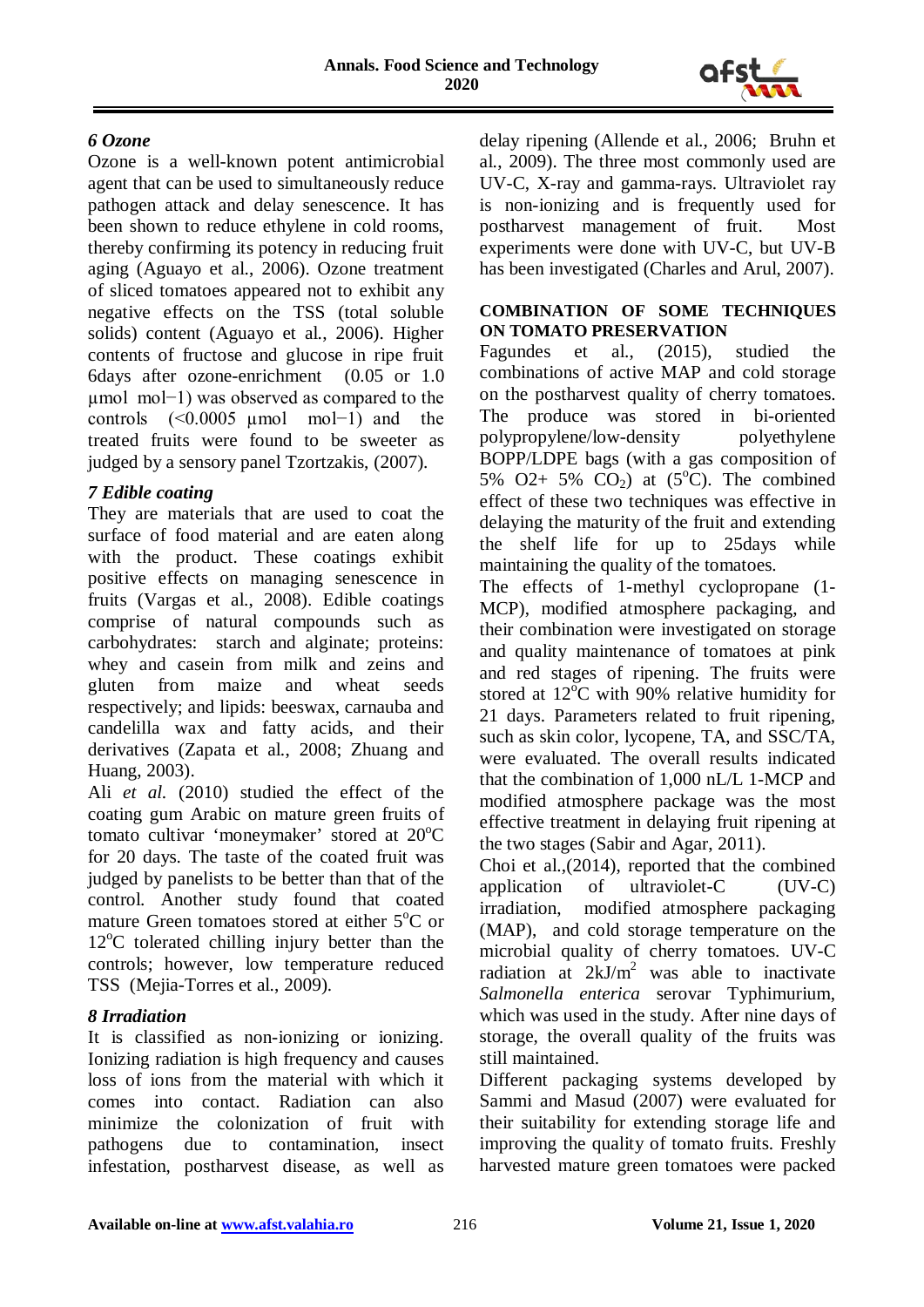

in polyethylene packaging with or without treating with calcium chloride, boric acid and potassium permanganate. The storage life and quality of the fruits were maintained for up to 96days of storage.

The shelf life of tomato was extended for up to 17days as a result of treatments with chlorine with the combinations of MAP and two storage conditions (ambient condition: Temperature 20-25°C & relative humidity 70-90% and refrigerator: 4-5°C and relative humidity 60- 65%) (Nasrin et al., 2008).

With various studies that have been done and those still being carried out, these techniques can be successfully applied as hurdles in extending the postharvest shelf life of fresh tomatoes and also simultaneously preserving quality (organoleptic, nutritional and microbial)

### **HURDLE TECHNOLOGY**

Due to the inadequate technologies for post harvested food preservation, more than 50% of the harvested food is often lost due to spoilage in developing countries. It has been reported by FAO of the United Nations that one-third of the total harvested food of the world is lost before it is consumed. The current consumer demands natural & fresh food which urges the food manufacturers to establish a new preservation technique. Statistics show that 95% of the investment for agriculture resources has been allocated for production, while only 5% for the preservation of food. In the majority of cases, microorganisms are responsible for spoilage or poisoning. Despite the availability of a range of preservation techniques like freezing, blanching, pasteurization, canning etc. spoilage and poisoning of food materials by microorganisms is still a major cause for food spoilage. The microbial safety & stability of most foods are based on an application of preservation factors called hurdles & the technique applying the different hurdles is known as hurdle technology.

Hurdle technology is a concept that was developed to address the consumer demand for more natural and fresh foods (Leistner, 2000) defined hurdle technology as an intelligent combination of hurdles which secures the microbial safety and stability as well as retains the organoleptic, nutritional quality and economic viability of food products. Some of the hurdles such as temperature (high or low), water activity(aw), preservatives (nitrite, sorbate), competitive microorganisms (lactic acid bacteria) and acidity (pH) have been empirically used for years to stabilize meat, fish, milk and vegetables (Leistner, 2000).Various novel hurdles that are being applied in multiple food products include nano-Thermo- sonication, ultrahigh-pressure, photodynamic inactivation, modified atmosphere packaging of both non-respiring and respiring products, edible coatings, ethanol, milliard reaction products (Gayán et al., 2012). The basic concept is to apply combinations of existing and novel preservation techniques ("hurdles") in order to eliminate the growth of micro-organisms. Therefore, while the aim of effective food preservation is to control all forms of quality deterioration, the overriding priority is always to minimize the potential for the occurrence and growth of food spoilage and food poisoning microorganisms.

Hurdle technology has been developed to reduce the usage of preservatives in foods, and consists of the combined effect of hurdles to establishing an additional antimicrobial effect, thus improving the quality of the food (Leistner, 2000).This modern preservation technology has been developed for the consumers who demands healthy and fresh foods that retains its nutritional and organoleptic properties as well.

Parameters such as temperature (high or low),  $a_w$  (water activity), Rh (redox potential), preservatives (sorbate, nitrites, sulfites, etc.), and competitive microorganisms (lactic acid bacteria), are applied in hurdle technology. These tools or hurdles are used with the aim of achieving a shelf-stable food product. Some of these hurdles have been in use over the years in the preservation of food products such as meat, fish, dairy, and vegetables (Liestner, 2000). Besides, novel hurdles such as nano-thermosonication, ultrahigh-pressure, photodynamic inactivation, modified and controlled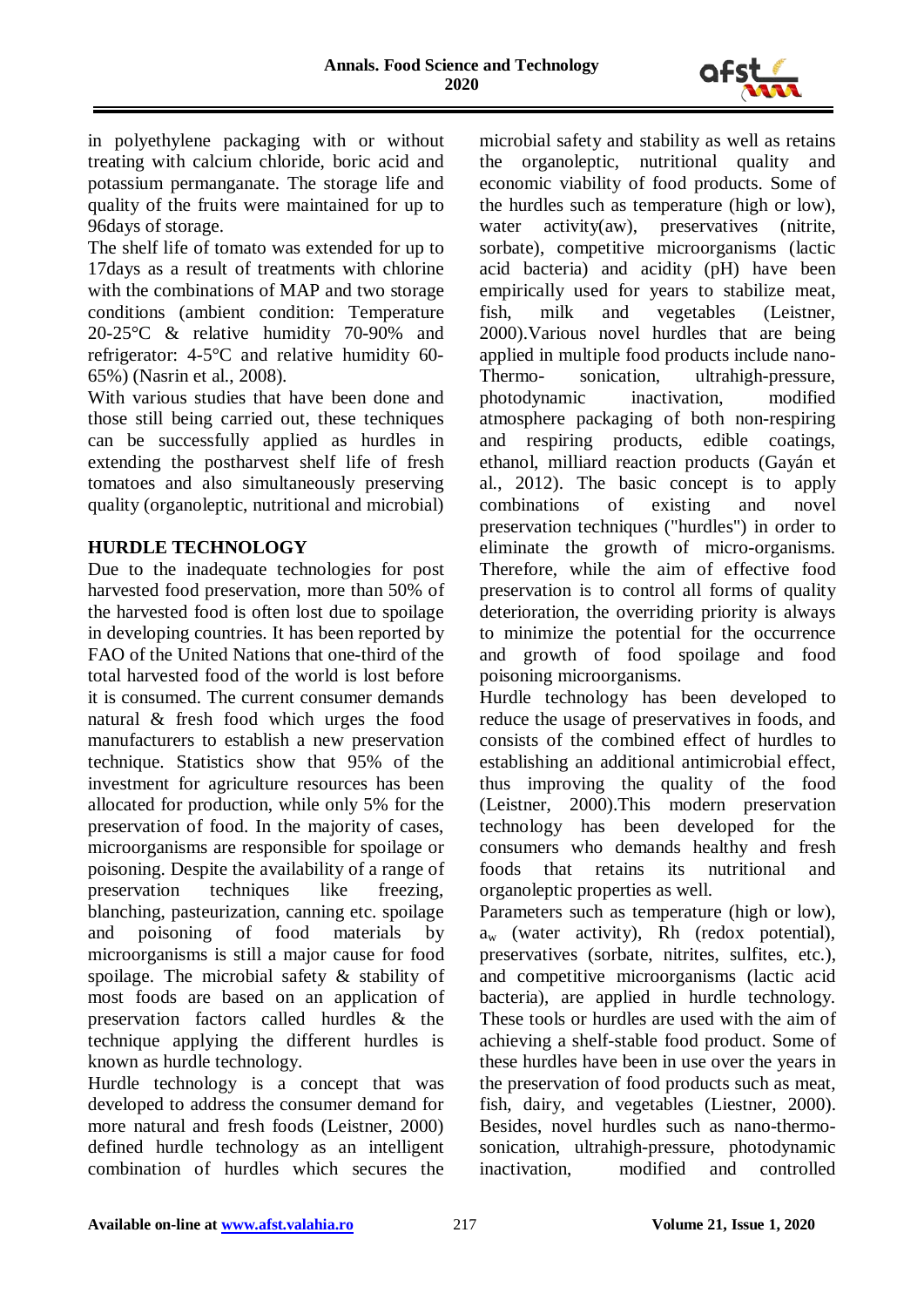

atmosphere packaging of both non-respiring and respiring products, edible coatings, ethanol, milliard reaction products are also being applied in most recent technologies (Gayán et al., 2012).

The basic principle is the deliberate application of combinations of these techniques (both existing and novel) to eliminate the growth of pathogens and spoilage microorganisms in food (Gunathilake, 2006). This is done with the major priority of minimizing the possibility of the occurrence or growth of food spoilage and poisoning microorganism during the processing and storage of food.

The use of only one hurdle to achieving the desired product stability means applying such hurdles in high severity. This can result in

significant damages to the nutritional and sensory quality of food. Since hurdle technology is all about maintaining the microbial safety and stability as well as the organoleptic and nutritional quality of food (Leistner, 2000), it is important to have a multihurdle approach. This approach will provide control to microbial growth and spoilage, food poisoning, and other undesired changes.

The main aim of the technology is to utilize the various preservation techniques to create a synergetic effect on preventing the proliferation of spoilage microorganisms and the overall degradation of the food product. The hurdle effect is illustrated by Leistner (2000), as shown in Figure 2.

**Figure 2**: Explanation of the hurdle effect in food preservation using eight illustrations. Symbols interpretation: F (heating), t (chilling);  $a_w$  (water activity); pH (acidification); Eh (redox potential); Pres (preservatives); K-F (competitive flora); V (vitamins); N (nutrients).

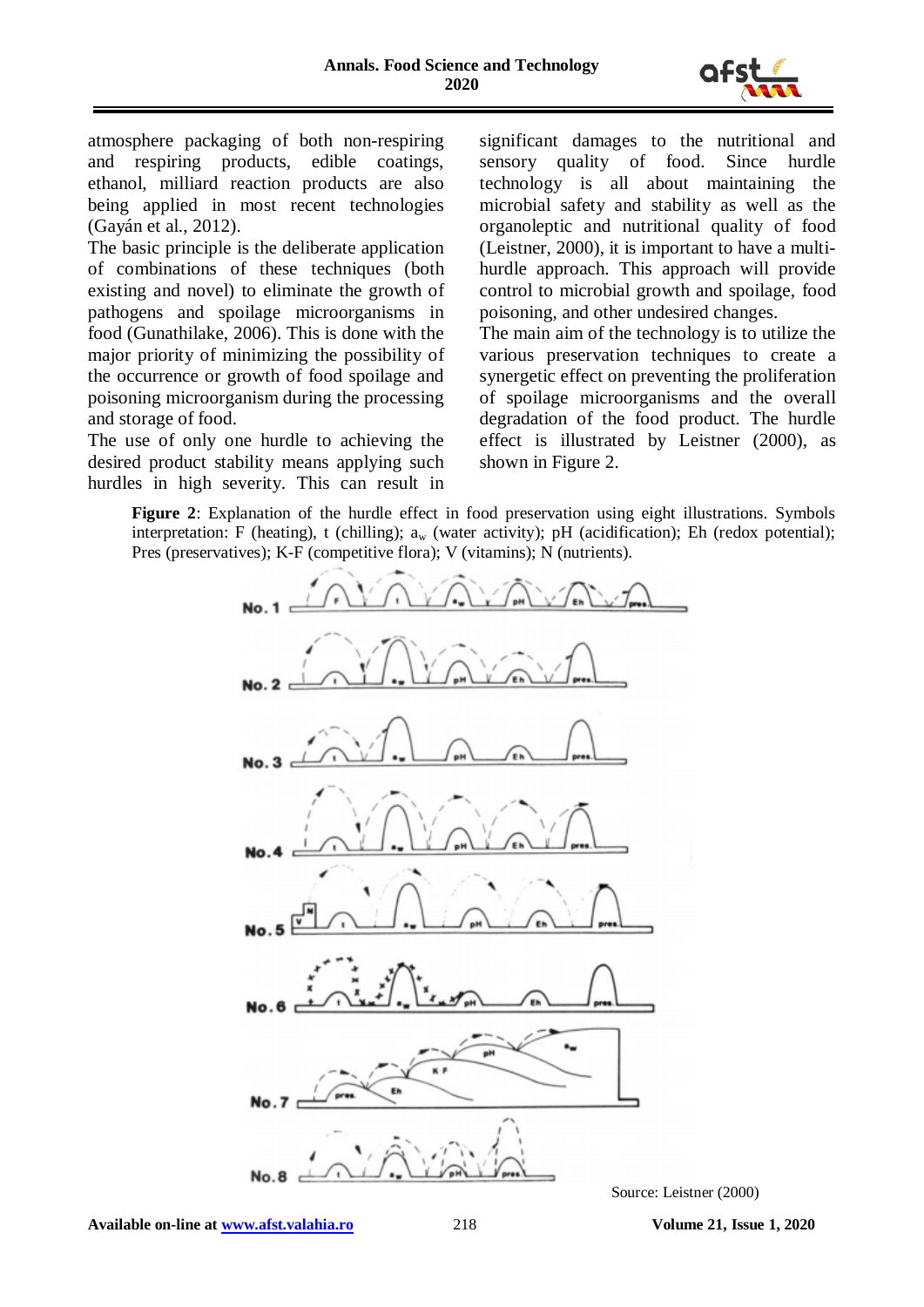

From the figure, number 1 illustrates a food containing six hurdles, which are; high processing temperature (F), low storage temperature (t), low water activity  $(a_w)$ , acidity (pH), redox potential (Eh) in the product and rio, all the hurdles are of the same height or intensity, which seldom happens. Therefore this case can only exist in theory.

les that are of less importance are storage temperature (t), pH, and redox potential (Eh). The microbial stability of this product is based on hurdles of different intensity. Therefore these five hurdles are sufficient to prevent the proliferation and thriving of the common types of microorganisms that usually constitute the microflora of such a product.

The third example illustrates a process that has only a few microorganisms present at the beginning. To achieve a shelf-stable product would only require a few numbers of hurdles, and at low intensity. This principle is applied in the aseptic processing of perishable foods (e.g., high moisture foods), in which the initial load of microorganisms has been reduced by blanching with steam.

Example 4 results from poor hygienic conditions, where too many undesirable microorganisms are present at the start. In this case, even the naturally inherent hurdles in the product may be unable to prevent spoilage or poisoning.

A portion of food rich in nutrients and minerals is presented in example 5. The inherent properties of the food will easily promote the growth of microorganisms; this effect is known as the trampoline effect. However, if the hurdles in this product are enhanced, the organisms present may not be able to overcome them.

Example 6 explains the activity of organisms that have been sub-lethally damaged. This happens when the food has been pre-treated by heat, which results in the lack of vitality of vegetative cells. This makes the inhibiting effects of few or low hurdles possible. Also, some foods achieve stability during processing by a sequence of hurdle. These hurdles are important in different stages of the ripening or preservatives (pres.). In this case, microorganisms present cannot overcome these hurdles; thus, the food can be said to be microbiologically stable and safe. Looking at this scena scena scena scena scena Number 2 has  $a_w$  and preservatives as the main hurdles. Other hurd

fermentation process to lead to a stable final product (e.g., in the production of yogurt).

Example 7 illustrates the sequence of hurdles in fermented sausages and possibly in ripened cheese.

The possibility of a synergistic effect of hurdles is explained in number 8. These hurdles tend to a multi-target disturbance of the homeostasis of microorganisms in foods.

# **BASIC ASPECTS OF HURDLE TECHNOLOGY**

### **Homeostasis**

This usually occurs in response to the changes in the immediate or external environment. It can be in the form of adjustment to pH, regulation of body temperature, etc. most living cells go through this process, and it is also experienced by higher organisms (Leistner, 2000). The application of different hurdles is basically to disturb the homeostatic balance of spoilage organisms in foods and, as a result, make them inactive or even destroy them (Haussinger, 1988). The disruption of homeostasis could either be temporary or permanent; the best way to achieve this is usually by deliberately disturbing the several homeostatic mechanisms simultaneously (Gould, 1988). The repair of disturbed homeostasis demands much energy. Therefore a restriction of the energy supply (e.g., through MAP or vacuum) will inhibit repair mechanism (Thippeswamy, 2011). This, in turn, results in the preservation of the food from microbial spoilage.

### **Metabolic exhaustion**

This aspect of hurdle technology is focused on causing stress in the microorganism leading to an auto sterilization effect on the organisms. The hurdles are applied in such a way that even when spoilage microorganisms are able to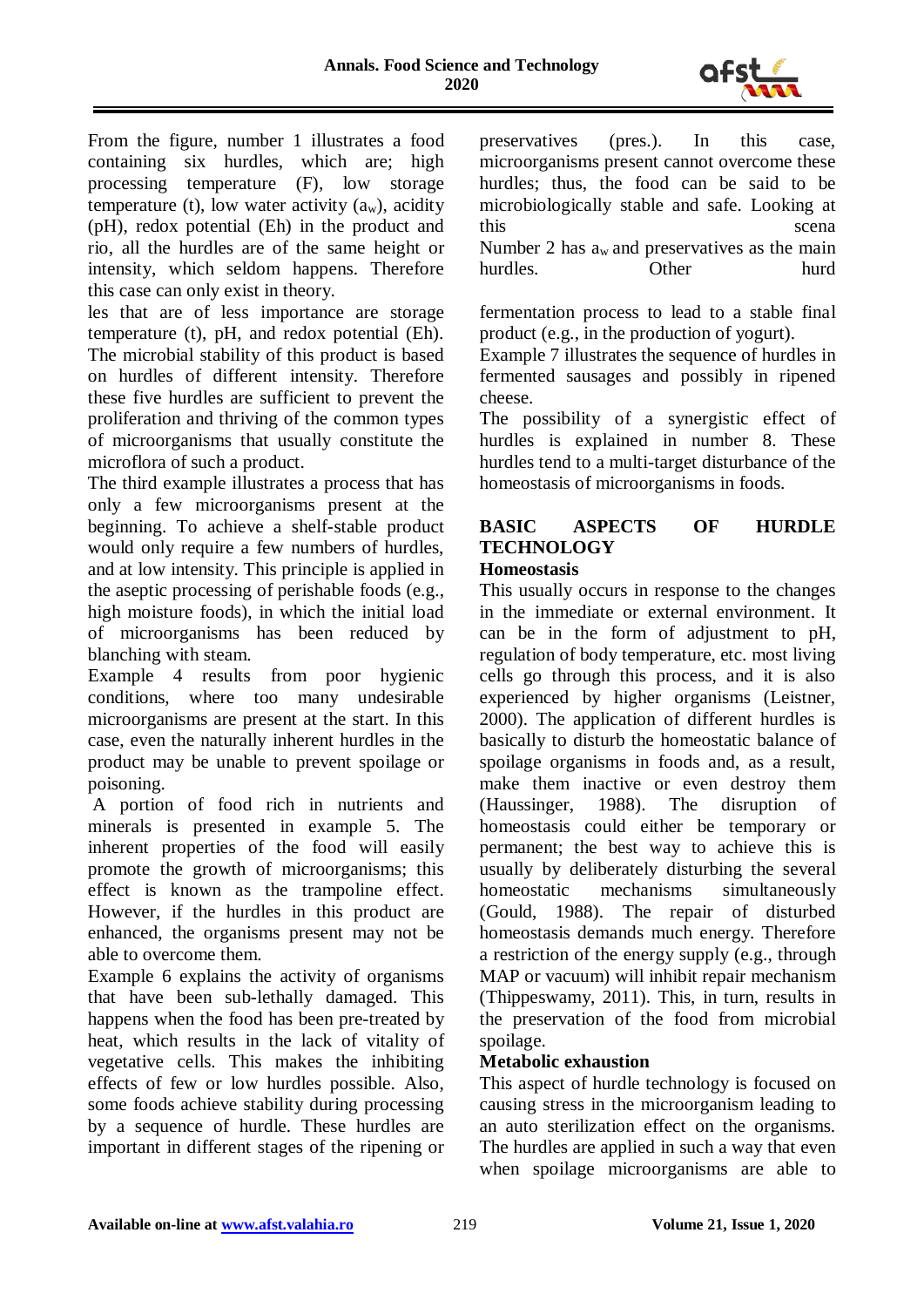

overcome or jump over them initially, the stable storage conditions of the food product can still prevent the survival of such organisms (Leistner, 2007). An explanation of this is given from studies made by Leistner (2000), where he explained that spore count of bacteria that we're able to survive heat treatment decreased during storage of the product. This was made possible because the product was stored in an unrefrigerated and condition which did not favor the growth of such bacterial spores, consequently resulting in their deactivation. This is not far-fetched from the fact that microorganisms in such shelf-stable foods struggle to survive by straining every possible repair mechanism available to attain a homeostatic balance. This causes them to use up their energy, and eventually, they die completely.

### **Stress reaction**

On their exposure to stress factors such as high processing temperature, low water activity, low storage temperature, etc., microorganisms tend to generate stress shock proteins (Carrasco et al., 2012). This makes them more resistant and even more virulent. This kind of response from microorganisms might hamper the effect of hurdle technology on the preservation of foods since, due to a particular stress, an organism becomes more tolerant of other stresses. Conversely, microorganisms would find it more difficult to activate genes that are responsible for the synthesis of stress proteins when they are exposed to different stresses at the same time. Exposure to different stresses at the same time will need an energy-consuming synthesis of several protective shock proteins. This will consequently result in the metabolic exhaustion of the organism (Ohlsson and Bengtsson, 2002).

### **Multi-target preservation**

This aspect takes advantage of the synergetic effect of different hurdles. The synergetic effect can be achieved when the hurdles are targeted at different homeostatic factors (such as cell membrane, DNA, enzyme systems, aw, Eh, etc.) within the microbial cells (Walkling-Ribeiro and Rodríguez-González, 2010). Consequently, the repair of homeostatic balance and synthesis of stress shock proteins becomes impossible for the microorganisms. The major advantage of this approach is that the synergetic effect of multiple hurdles would create a product with optimal microbial stability

### **Fruits and vegetables**

The principles of hurdle technology have also been applied in the preservation of fruits and vegetables such as carrot, pawpaw, pineapples, etc. Osmotic dehydration, infrared drying, and gamma radiation have been applied in the development of shelf-stable RTE (ready-to-eat) intermediate moisture pineapple. These hurdles were able to reduce the microbial load of the product and extend the product shelf life for up to 40days (Saxena et al., 2009).

Shelf-stable grated carrot products were developed by Vibhakara *et al.,* (2006), using several hurdles such as antimicrobials, partial dehydration and packaging in polymeric bags the product remained fresh and microbiologically safe for more than six months at ambient temperature.

Fresh scraped coconut was also developed using this technology. Hurdles used were humectants, acidulants, and preservatives. The shelf life of the grated product that was hurdle treated increased by one month at ambient temperature and by three months at refrigerated temperature  $(5\pm2^{\circ}\text{C})$  (Gunathilake, 2005).

### **CLASSIFICATIONS OF HURDLES Physical hurdles**

-High Temperature: Sterilization, Pasteurization, and Blanching -Low temperature: Chilling and Freezing -Irradiation: ultraviolet and ionizing radiation -Electromagnetic energy ( Microwave energy, Radiofrequency energy, Oscillating magnetic field pulses, and High electric field pulses) -Photodynamic inactivation -Modified atmospheric packaging (Gas packaging, Vacuum packaging, Moderate vacuum, and active packaging) -Packaging film (Plastic, multilayer, active coating and edible coating) -Aseptic packaging

-Food microstructure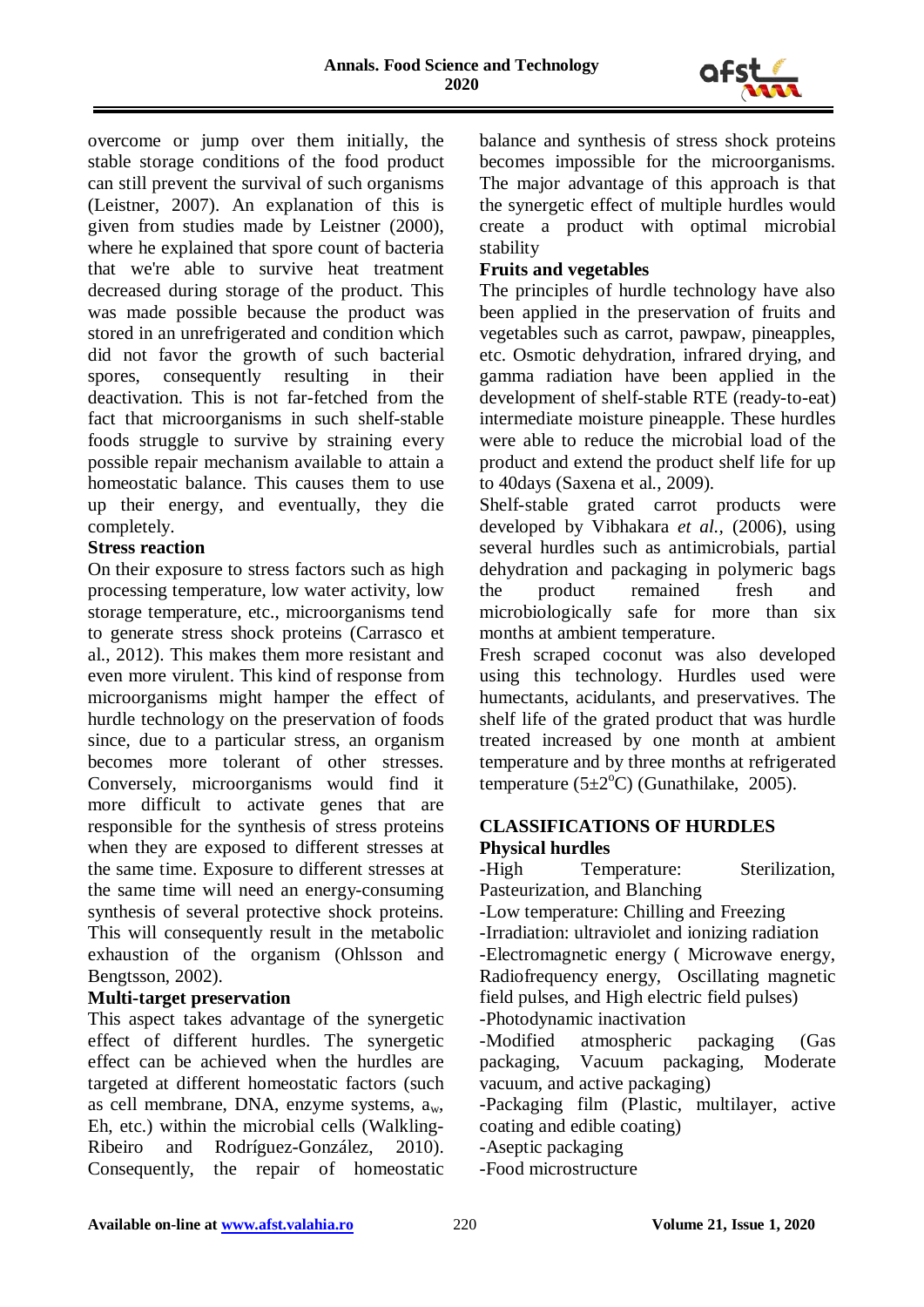

-Ultrasonication

#### **Physicochemical hurdles**

- Preservatives: Salt, nitrate, nitrite, sulfate, phosphate, ethanol, chelators, lactate, acetate, propylene glycol, glucono lactones, smoke, phenols, surface treating agents, lactoperoxidase, lysozyme - Low water activity (aw)

- Low pH & redox potential (Eh)

- Gases: Oxygen, ozone, carbon dioxide

- Organic acids: Lactic acid, acetic acid, ascorbic acid,

- Maillard reaction products

- Spices & Herbs

#### **APPLICATIONS OF HURDLE TECHNOLOGY IN DIFFERENT PRODUCTS**

Preservation of various vegetables and fruits like carrot, pineapple, coconut & papaya to enhance their stability and shelf life. Shelfstable grated carrot products are developed using hurdle technology. Used several hurdles such as antimicrobials, partial dehydration and packaging in polymeric bags to grow grated carrotsthat can remain fresh and microbiologically safe for more than six months at ambient temperature. Hurdle technology can also be applied to develop shelf-stable RTE (Ready-To-Eat) intermediate moisture pineapple with increased shelf life. Osmotic dehydration, infrared drying, and gamma radiation can successfully reduce the microbial load in pineapple slices increasing its shelf life up to 40 days. Hurdle technology Applied in the preservation of fresh scrapped coconut. Additives such as humectants, acidulants and preservatives were used. The shelf life of hurdle treated coconut gratings was increased by one month at ambient temperature and by three months at refrigerated temperature  $(5+2 C)$ .

Minimally processed shelf-stable high moisture grated papaya is also prepared by hurdle technology using different hurdles like mild heat treatment, aw, pH reduction, and the addition of preservatives. This combined methods technology developed microbiologically safe and nutritionally intact papaya that is shelf-stable at ambient temperature for more than five months.

Several conventional hurdle strategies are effectively used along with the new ones for the preservation of various fruit products. Some of the hurdles applied in fruit processing include UV light, pulsed light (PL), ultrasound (US), and high hydrostatic pressure (HHP). Also, Hurdle or combined technology is applied in the preservation of high moisture fruit products such as peach, pineapple, papaya, mango and banana. The technology is based on the combination of heat treatment, aw and addition of antimicrobials. Also Hurdle technology has been applied to several meat products such as buffalo meat products.

### **CONCLUSION**

Hurdle technology in the past has majorly been focused on the physiological responses of microorganisms during food preservation. However, to successfully apply this technology in the postharvest technology of fruits and vegetables, another factor such as how to slow down ethylene synthesis while slowing fruit ripening should also be considered. It is very imperative to slow down these processes as much as possible to ensure that the freshness, nutritional and organoleptic qualities are intact by the time it gates to the final consumers. Research carried out by different scientists on the postharvest technology of tomatoes has been able to prove that the application of existing and novel techniques can successfully help to extend the shelf life of fresh tomato produce. Therefore the onus lies on postharvest technologists to study these techniques and develop methods of intelligently applying them in the preservation of fruits and vegetables. Unfortunately, developing countries such as Nigeria have a long way to go in this area. The lack of the required infrastructure for the successful application of these technologies is also a significant issue.

#### **CONFLICT OF INTEREST**

The authors have no conflict of interest to report.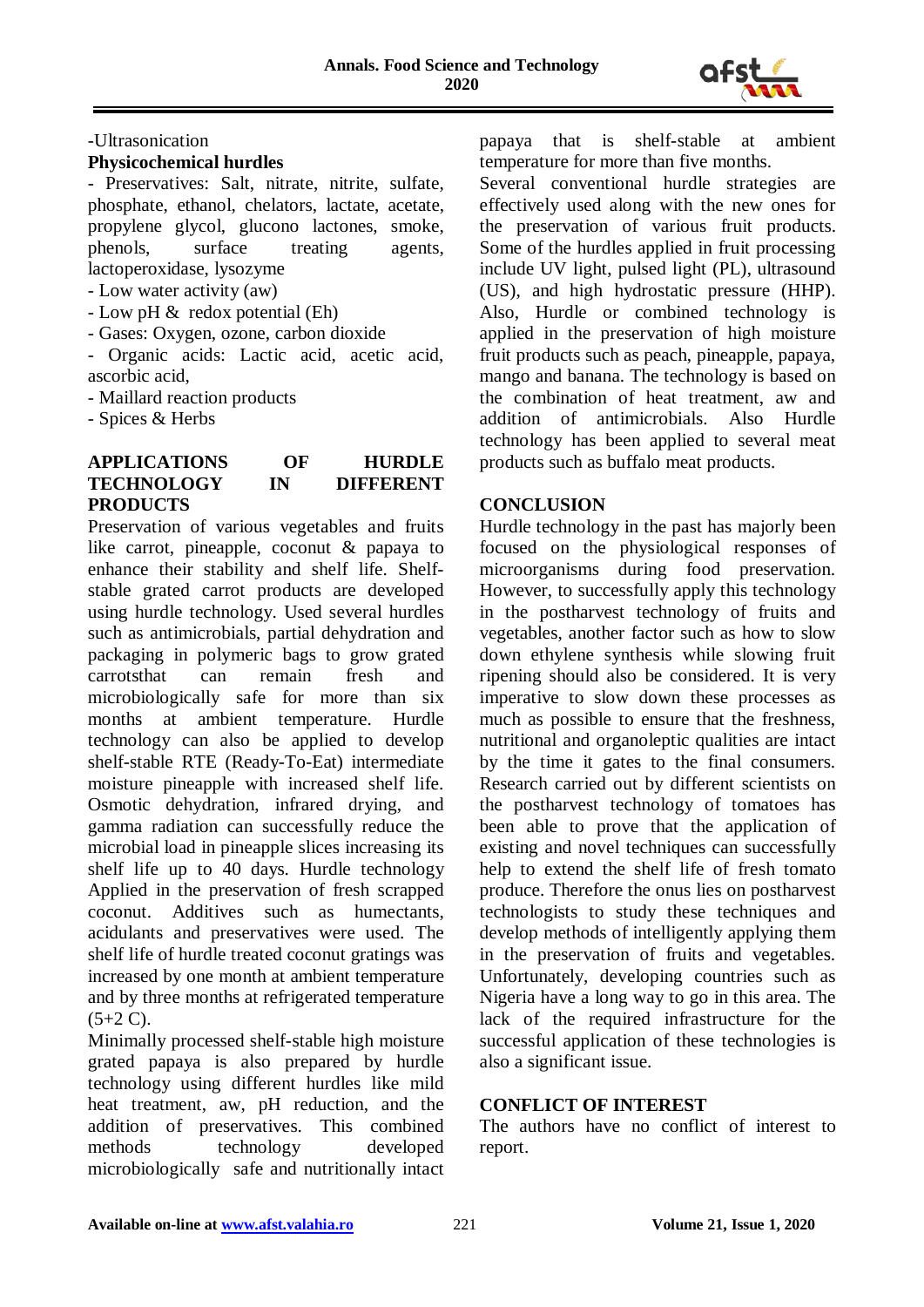

#### **REFERENCES**

- [1] Aguayo, E., Escalona, V.H., and Artes, F. (2006). Effect of cyclic exposure to ozone gas on physicochemical, sensorial and microbial quality of whole and sliced tomatoes. *Postharvest Biology Technology.* 39, 169–177. (Assessed January 2016).
- [2] Alexander L. and Grierson D. (2002). Ethylene biosynthesis d action in tomato: a model for climacteric fruit ripening. *Journal of Experimental Botany*, Vol. 53, No. 377, Fruit Development and Ripening Special Issue, pp. 2039=2055. dOI: 10.1093/jxb/erf072.
- [3] Ali, A., Maqbool, M., Ramachandran, S., and Alderson, P.G. (2010). Gum arabic as a novel edible coating for enhancing shelf-life and improving postharvest quality of tomato (*Solanum lycopersicum* L.) fruit. *Postharvest Biology Technol*. 58, 42–47.
- [4] Allende, A., Tomas-Barberan, F. A., and Gil, M. I. (2006). Minimal processing for healthy traditional foods. *Trends Food Sci. Technol*. 17, 513–519.
- [5] Anthon G. E. and Barrett D. M. (2012). Pectin methyl esterase activity and other factors affecting pH and titritable acidity in processing tomatoes. *Food Chemistry* 132: 915–920.
- [6] Anthon, G. E., LeStrange, M., and Barrett, D. M. (2011). Changes in pH, acids, sugars and other quality parameters during extended vine holding of ripe processing tomatoes. *Journal of the Science of Food and Agriculture*, 91, 1175–1181.
- [7] Arnao, M. B., Cano A. and Acosta M. (2001). The hydrophilic and lipophilic contribution to total antioxidant activity. *Food Chemistry*, 73: 239–244.
- [8] Artes, F., Gomez, P.A. and Artes-Hernandez, F. (2006). Modified atmosphere packaging of fruits and vegetables. *Stewart Postharvest Rev*. 2, 1– 13.
- [9] Ayandiji A., Adeniyi O. R. and Omidiji D., (2011). Determinant Postharvest Losses among Tomato Farmers in Imeko-Afon Local Government Area of Ogun State, Nigeria. Global *Journalof Science. Front. Res*. 5: 23-27.
- [10]Bailen G., Guillen F., Castillo S., Serrano M., Valero D. and Martinez-Romero D. (2006). Use of activated carbon inside Modified Atmosphere Packages to maintain tomato fruit Quality during cold storage. *Journal of Agricultural and Food Chemistry*. 54(6): 2229-2235. doi: 10.1021/jf0528761.
- [11]Basu A. and Imrhan V. (2006). Tomatoes versus Lycopene in Oxidative Stress and Carcinogenesis: Conclusions from Clinical Trials. *European Journal of Clinical Nutrition*; 61: 295-303. doi:10.1038/sj.ejcn.1602510.
- [12]Beckles, D. M. (2012). Factors affecting the postharvest soluble solids and sugar content of tomato (*Solanum lycopersicum L*.) fruit. *Postharvest Biology and Technology*, 63, 129–140.
- [13]Brecht, J. K., Chau, K. V., Fonseca, S. C., Oliveira, F. A. R., Silva, F. M., Nunes, M. C. N. and Bender, R. J. (2003). Maintaining optimal atmosphere conditions for fruits and vegetables throughout the postharvest handling chain. *Postharvest Biol. Technol*. 27, 87–101.
- [14]Bruhn, C. M., Gorny, J. R., Kader, A. A., and Mitcham, E. J. (2009). In: California, U.O. (Ed.), Produce Irradia-tion: Recommendations for Maintaining Produce Postharvest Quality, Safety & Marketability. *Postharvest Technology Research Information Center, Davis* [http://postharvest.ucdavis.edu/datastorefiles/234-](http://postharvest.ucdavis.edu/datastorefiles/234-1208.pdf) [1208.pdf.](http://postharvest.ucdavis.edu/datastorefiles/234-1208.pdf)
- [15]Cantwell M. I. and Kasmire I. F. (2002). Postharvest Handling System; Fruits/Vegetables. Pp 407-422. In Kader Adel A. (ed.). *Postharvest Technology of Horticultural Crops*. Third Edition, University of California, Publication 3311.
- [16]Cantwell, M. I., Nie, X. and Hong, G. (2009). Impact of Storage Conditions on Grape Tomato Quality 6th ISHS Postharvest Symposium, *Intl Soc. Hort. Sci.,* Antalya, Turkey.
- [17]Carrasco E., del Rosal S., Racero J. C. and Garcia-Gimeno R. M. (2012) A review on growth/no growth Salmonella models. *Food Res Int* 47:90–99.
- [18]Charles, M. T. and Arul, J. (2007). UV treatment of fresh fruits and vegetables for improved quality: a status report. *Stewart Postharvest Rev*. 3, 1–8.
- [19]Choi D. S., Park S. H., Choi S. R., Kim J. S. and Chun H. H. (2014). The combined effects of ultraviolet-C irradiation and modified atmosphere packaging for inactivating *Salmonella enterica* serovar Typhimurium and extending the shelf life of cherry tomatoes during cold storage. *Food packaging and shelf life*. 3; 19 –30. [http://www.elsevier.com/locate/fpsl.](http://www.elsevier.com/locate/fpsl) *Crit. Rev. Food Sci. Nutr.* 48, 496–511.
- [20]Daş, E., Candan, G.G., Bayindirli, A. (2006). Effect of controlled atmosphere storage, modified atmosphere packaging and gaseous ozone treatment on the survival of *Salmonella Enteritidis* on cherry tomatoes. *Food Microbiol*. 23, 430–438.
- [21]Dewild H. P. J., Otma E. C. and Peppelenbos H. W. (2003). Carbon dioxide action on ethylene biosynthesis of pre-climacteric and climacteric pear fruit. *Journal of Experimental Botany*, Vol. 54, No. 387, pp. 1537-1544. dOI: 10.1093/jxb/erg159.
- [22]Dewanto V., Wu X., Adom K. K., and Liu R. H. (2002). Thermal Processing Enhances the Nutritional Value of Tomatoes by Increasing Total Antioxidant Activity. *Journal of Agricultural and Food Chemistry*. 50; 3010-3014.
- [23]Eldahshan O. A. and Singab A. N. B. (2013). Carotenoids. *Journal of Pharmacognosy and Phytochemistry.* 2(1); 225-234. ISSN 2278- 4136.
- [24]Fagunde, C., Moraesa, K., Pérez-Gago, M. B., Palou, L., Maraschinc, M., Monteiro, A. R. (2015). Effect of active modified atmosphere and cold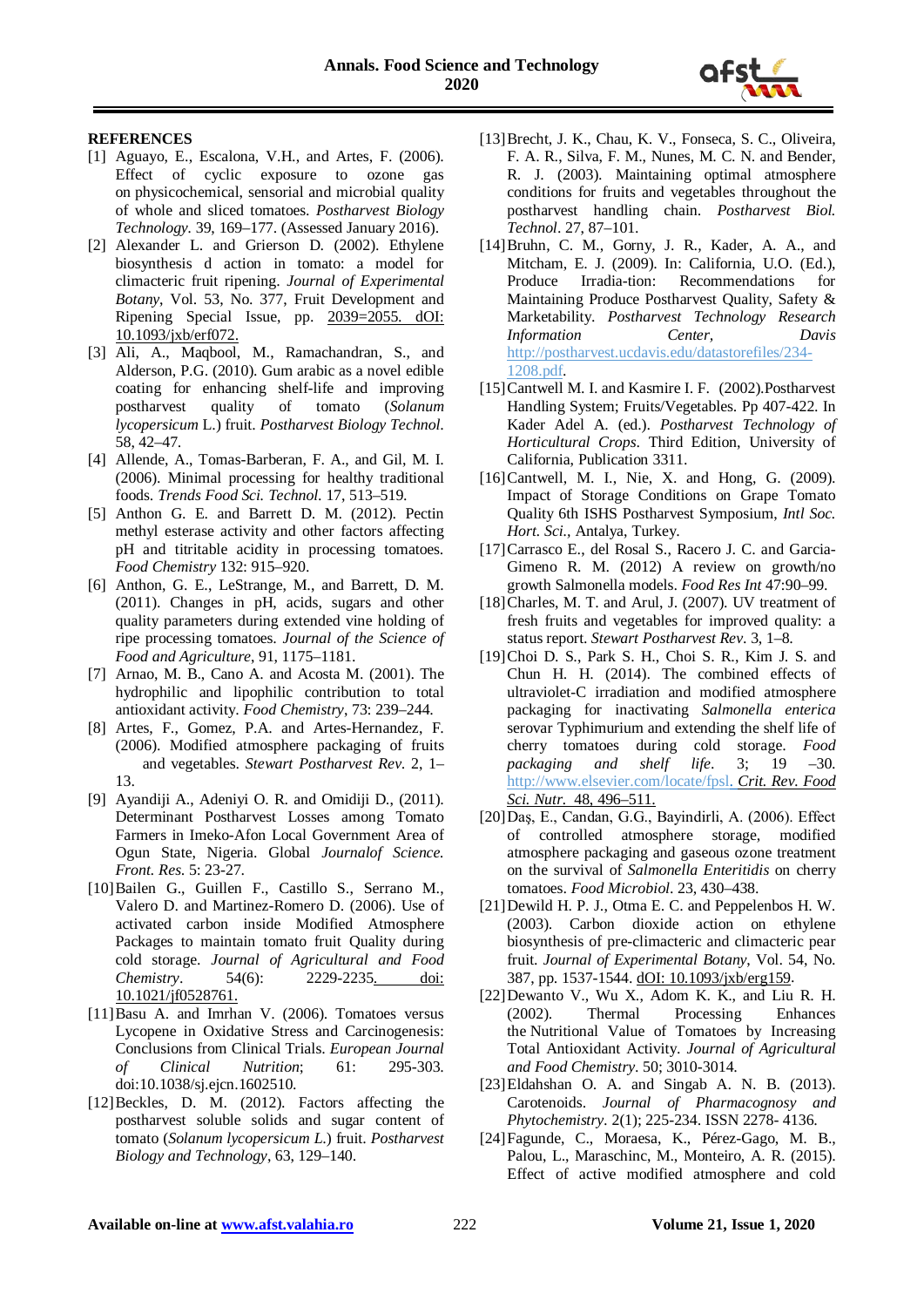

storage on the postharvest quality of cherry tomatoes. *Postharvest Biology and Technology.* 109: 73–81.

- *[25]*FAOSTAT. (2012). Data *Food and Agricultural Organization of the United Nations*. Assessed 9 November,2015.[\(http://faostat.fao.org/site/567/defau](http://faostat.fao.org/site/567/default.aspx#ancor) [lt.aspx#ancor](http://faostat.fao.org/site/567/default.aspx#ancor)*).*
- [26]Farooqi, A. A. and Kumar, N., (2003). Growth regulators on sprout inhibition and storage quality of carrots and onions. *Plant Physiology*, 25: 539- 549.*Journal of Advance Pharmaceutical Residual.***1**(2)**:** 94-100.doi: 10.11648/j.ijfsb.20180303.14
- [27]Fernández-Ruiz, V., Sánchez-Mata, M. C., Cámara, M., Torija, M. E., Chava, C. and Galiana-Balaguer, L. (2004). Internal quality characterization of fresh tomato fruits. *Hort Science,*39, 339–345.
- [28]Filippone P.T. (2014). Home cooking expert. Assess ed 12 January,2016[.http://www.homecooking.about.](http://www.homecooking.about.com/od/foodhistory/a/omatohistory.htm) [com/od/foodhistory/a/omatohistory.htm](http://www.homecooking.about.com/od/foodhistory/a/omatohistory.htm)
- [29]Frusciante L., Carli P., Ercolano M. R., Pernice R., Di Matteo A., Fogliano V. and Pellegrini N., (2007). Antioxidant Nutritional Quality of Tomatoes. *Mol. Nutr. Food Res.* 51, 609–617. doi: 10.1002/mnfr.200600158.
- *[30]*Gao G., Bergefurd B. and Precheur B. (2010). "Growing Tomatoes in the Home Garden". Ohio State University Extension Bulletin 1624. *Fact sheet Agriculture and Natural Resources.*
- [31]Gayán, E., Torres, J. A. and Paredes-Sabja, D. (2012). Hurdle Approach to Increase the Microbial .Inactivation by High Pressure Processing. *Food engineering reviews* 4(3): 141-148 doi: 101007/s12393-012-9055y.
- [32]Giovannoni J. (2001). Molecular regulation of fruit maturation and ripening. *Annu Rev Plant Physiol Plant Mol Biol* 52:725–749.
- [33]Giovannoni J. (2004). Genetic Regulation of Fruit Development and Ripening. *The Plant Cell;*  Vol.16,S170-S180.Assessed 30 December, 2015[.www.plantcell.org.](http://www.plantcell.org/)
- [34]Gomez, P., Ferrer, M. A., Fernandez-Trujillo, J. P., Calderon, A., Artes, F., Egea-Cortines, M. and Weiss, J. (2009). Structural changes, chemical composition and antioxidant activity of cherry tomato fruits (cv Micro-Tom) stored under optimal and chilling conditions. *J. Sci.Food Agric*. 89, 1543– 1551.
- [35] Gould, G.W. (1988). In Homeostatic Mechanisms in Micro-organisms, eds Whittenbury, *Food Sci. Technol.* 48, 230235. Doi: 10.1007/S13197-010- 0155-5
- [36]Gunathilake K. D. P. P. (2006). Application of hurdle techniques to preserve fresh scraped coconut at ambient and refrigerated storage, *J. Natn. Sci.* Foundation Sri Lanka*,* 33(4), 265-268.
- [37]Haussinger, D. (1988). (ed.) pH Homeostasis Mechanisms and Control, Academic

[http://www.whfoods.com/genpage.php?tname=food](http://www.whfoods.com/genpage.php?tname=foodspice&dbid=44) [spice&dbid=44,](http://www.whfoods.com/genpage.php?tname=foodspice&dbid=44) assessed December 8, 2015.

- [38]Joas, J. and Léchaudel, M. (2008). A comprehensive integrated approach for more effective control of tropical fruit quality. *Stewart Postharvest Rev.* 4, 1– 14.
- [39] Kader A. A. and Ben-Yehoshua S. (2000). Effects of super atmospheric oxygen levels on postharvest physiology and quality of fresh fruits and vegetables. *Postharvest Biology and Technology* 20:  $1 - 13$ .
- [40]Kader A. A. and Watkins C. B. (2000). Modified atmosphere packaging-toward 2000 and beyond. *Hort. Technology*, 10: 483-486.
- *[41]*Kader, A. A. and Saltveit, M. E. (2003). Atmosphere Modification, *seconded. Marcel Dekker.*
- [42]Kader, A. A. (2005). Increasing Food Availability by Reducing Postharvest Losses of Fresh Produce. *Proceedings of the 5th International Postharvest*. Eds. Mencarelli F. and Tonutti P. Acta. Hort. P. 682 U. S. A.
- [43]Kutama A.S., B.S. Aliyu and I. Mohammed, I. (2007). Fungal Pathogens Associated with Tomato Wicker Storage Baskets. World Journal of Science. 2 (2): 38-39.
- [44]Kader, A. A. (2008). Flavour quality of fruits and vegetables. *Journal of the Science of Food and Agriculture*. 88(11); 1863-1868. Doi: 10.1002/jsfa.3293.
- [45]Leistner L. (2000). Basic aspects of food preservation by hurdle technology" *International Journal of Food Microbiology*, **55**:181–186.
- [46]Leistner L. (2007) Combined methods for food preservation. In: Rahman MS (ed) *Handbook of food preservation.* CRC, Boca Raton, FL, pp 867–894.
- [47]Leistner, L. (1995). Principles and applications of hurdle technology. In: Gould, G.W. (Ed.), New Methods for Food Preservation, Blackie Academic and Professional, London, pp. 121.
- [48]Majidi H., Minaei S., Almassi M., and Mostofi Y. (2014). Tomato Quality in Controlled Atmosphere Storage, Modified Atmosphere Packaging and Cold Storage. *Journal of Food Science and Technology*. 51(9):2155–2161 dOI 10.1007/s13197-012-0721-0.
- [49]Malik, A. H. and Sharma, B. D. (2014). Shelf Life Study Of Hurdle Treated Ready-To- Eat Spiced Buffalo Meat Product Stored At 30  $\pm$  3 °C For 7 Weeks Under Vacuum And Aerobic Packaging. *J. Food Sci. Technol*. 51, 832 844. doi: 10.1007/S13197-011- 0592-9.
- [50]Martinez-Romero D., Bailen G., Serrano M., Guillen F., Valverde J. M., Zapata P., Castillo S. and Valero D. (2007). Tools to maintain postharvest fruit and vegetable Quality through the inhibition of ethylene action: a review. *Critical reviews in Food Science and Nutrition*. 47: 543-560.
- [51]Mashav, (2010). Use of alginate or zein as edible coatings to delay postharvest ripening process and to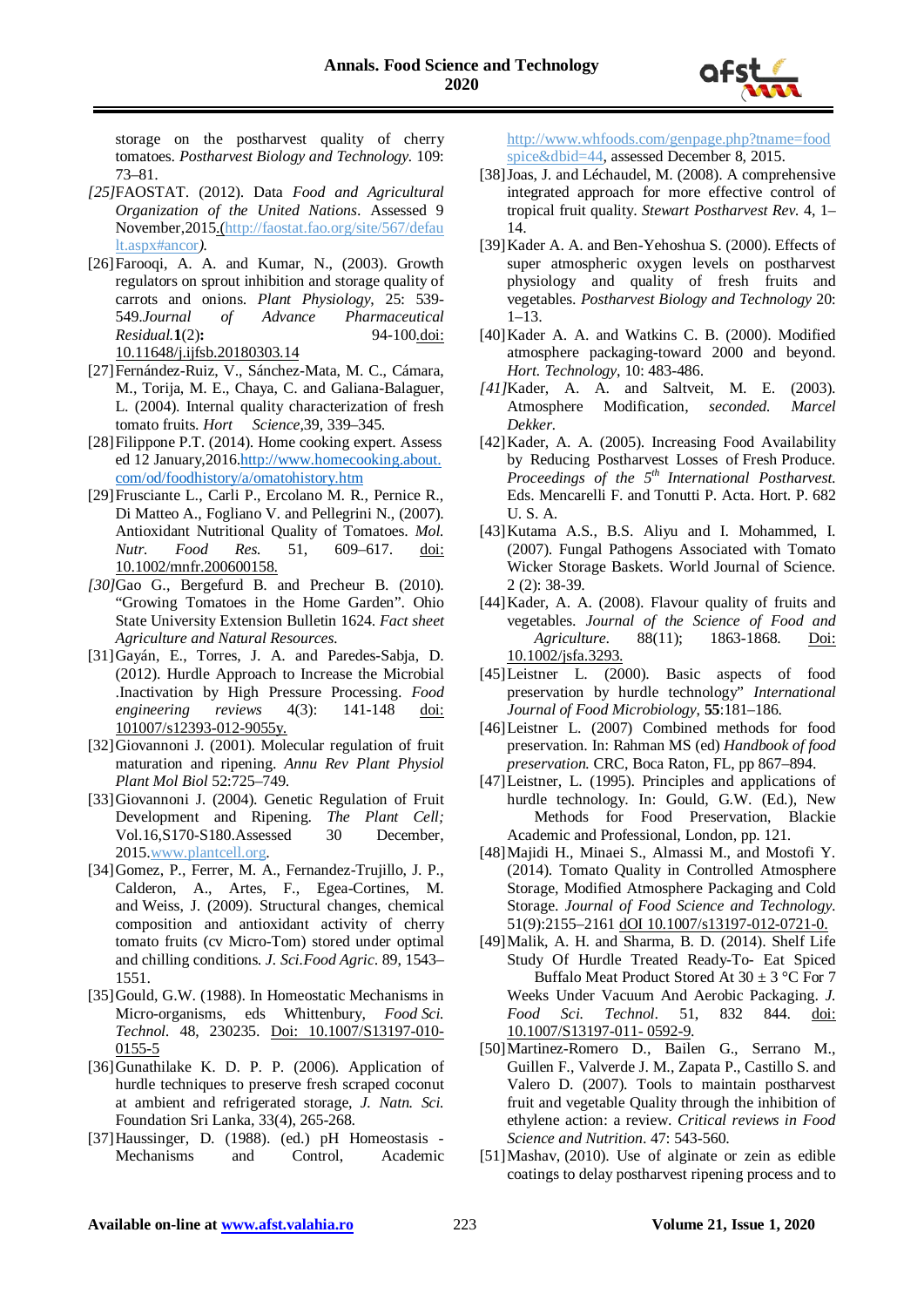

maintain tomato (*Solanum lycopersicon* Mill) quality. *J. Sci. Food Agric*. 88, 1287–1293.

- [52]Nasrin, T. A. A., Molla, M. M., Alamgir H. M., Alam M. S. and Yasmin L. (2008). Effect of Postharvest Treatments on shelf Life and Quality of Tomato. *Bangladesh J. Agril. Res.* 33(3): 579-585. ISSN0258-7122.*New York.*
- [53]Null G. (2009). Beta-Carotene: Powerful Antioxidant. Assessed 12, November 2015. [http://www.encognitive.com/files/Beta](http://www.encognitive.com/files/Beta%C2%A0Carotene:%20Powerful%20Antioxidant.pdf) Carotene:%2 [0Powerful%20Antioxidant.pdf.](http://www.encognitive.com/files/Beta%C2%A0Carotene:%20Powerful%20Antioxidant.pdf)
- [54]Ohlsson, T. and Bengtsson, N. (2002)."The hurdle concept"Minimal Processing Technologies in the Food Industry, *Woodhead Publishing*, pp. 175– 195.ISBN 978-1-85573-547-7.
- [55]Panjagari, N. R., Londhe, G. K., and Pal, D. (2007). Effect of packaging techniques on self-life of brown peda, a milk based confection, *J. Food Sci and Tech*. 47, 117-125.
- [56]Preedy E. Novack V, Engelhard Y. N., Hazan-Halevy I. (2008). The effects of natural antioxidants from tomato extract in treated but uncontrolled hypertensive patients. *Cardiovascular drugs and therapy / sponsored by the international society of cardiovascular Pharmacotherapy*. 23:145-51.
- [57]Preedy, V. R. and Watson, R. R. (2008). Tomatoes and tomato products: nutritional, medicinal and therapeutic properties. *Science Publishers.* pp. 27- 45, USA, ISBN 978-1-57808-534-7.Press, London.
- [58]Gao G., Bergefurd B. and Precheur B. (2010). "Growing Tomatoes in the Home Garden". Ohio State University Extension Bulletin 1624. *Fact sheet Agriculture and Natural Resources.*
- [59]Raffo A., La Malfa G., Fogliano V., Maiani G. and Quaglia G., (2006). Seasonal variations in antioxidant components of cherry tomatoes (*Lycopersicon esculentum* cv. Naomi F1). Journal Food Composition and Analysis. 19 (1), 11-19.
- [60]Rao, A.V. (2006).Diet and Chronic Diseases: Role of Phytonutrients. In: Tomatoes, Lycopene and Human Health; Preventing Chronic Diseases. Rao, A.V. ed. pp. 15-17. *Caledonian Sci. Pres*., Scotland.
- [61]Ravindra, M. R. and Goswami, T.K. (2008). Modelling the respiration rate of green maturemango under aerobic conditions. *Biosyst Eng,* 99:239–248.
- [62]Sabir F. K., and Agar I. T. (2011). Effects of 1methylcyclopropene and Modified Atmosphere Packing on postharvest life and quality in tomatoes. *Journal of Food Quality. 34:111–118.* ISSN 0146- 9428.
- [63]Saltveit, M.E. (2003). Temperature extremes. In: Bartz, J.A., Brecht, J.K. (Eds.), Postharvest Physiology and Pathology of Vegetables. *Marcel Dekker, New York*, pp. 457–483.
- [64]Sammi S. and Masud T. (2007). Effect of different packaging systems on the quality of tomato (*Lycopersicon esculentum* var. Rio Grande)

fruits during storage. *International Journal of Food Science and Technology*. 44(5); 918-926. Dio: 10.1111/j.1365-2621.2007.01649x.

- [65]Sandhya. (2010). Modified atmosphere packaging of fresh produce: current status and future needs. LWT-*Food Sci. Technol*. 43, 381–392.
- [66]Sankhla, S., Chaturvedi, A., Kuna, A. and Dhanlakshmi, K. (2012). Preservation of Sugarcane Juice Using Hurdle Technology. *Sugar Tech* 14, 26 39. Doi: 10.1007/S12355-011-0127-8.
- [67] Saxena, S., Mishra, B.B., Chander, R. and Sharma, A. (2009). Shelf Stable Intermediate Moisture Pineapple (*Ananas comosus*) Slices Using Hurdle Technology. LWT – *Food Sci. Technol*. 42,1681 - 1687. Doi:10.1016/J.Lwt.2009.05.009.
- [68]Shankar, N., Joep, V. L. J., Marja G., Martin H. and Barbara V. D. (2005). Cultivation of Tomato Production, Processing and Marketing. Agrodok 17, Agromida Foundation and CTA Wageningin.
- [69]Siddiqui, M. W., Ayala-Zavala, J. F., and Dhua, R. S. (2015). Genotypic variation in tomatoes affecting processing and antioxidant properties. *Critical Reviews in Food Science and Nutrition.*  [http://dx.Doi.org/10.1080/10408398.2012.710278.](http://dx.doi.org/10.1080/10408398.2012.710278)
- [70]Silaste M. L., Alfthan G., Aro A., Kesaniemi Y. A., Horkko S. (2007). Tomato juice decreases ldl cholesterol levels and increases ldl resistance to oxidation. *Br J nutr*; 98:1251-8.
- [71]Slimestad, R., Fossen, T., and Verheul, M. J., (2008). Flavonoids of Tomatoes*. Journal of Agricultural and Food Chemistry.* 56, 2436-2441.
- [72]Stewart, A. J., Bozonnet, S., Mullen, W., Jenkins, G. I., Lean, M.E.J. and Crozier, A. (2000) Occurrence of flavonols in tomatoes and tomato-based products. *J. Agric. Food Chem*. 48:2663–2669.
- [73] Suarez, M. H., Rodriguez, E. R. and Romero, C. D. (2008). Analysis of organic acid content in cultivars of tomatoes harvested in Tenerife. *European Food Research and Technology*, 226, 423–435.
- [74]Tassoni A., Accettulli P. and Bagni N. (2006). Exogenus spermidine delays senescence of *Dianthus caryophyllus* flowers. *Plant Biosyst*.140 :107114.Doi: 10.1080/11263500500520281.
- [75]Thippeswamy, L., Venkateshaiah, B.V., Patil, S. (2011). Effect of Modified Atmospheric Packaging on the Shelf Stability of Paneer Prepared By Adopting Hurdle Technology. J. *Food Sci. Technol.*  48, 230235. Doi: 10.1007/S13197-010-0155-5
- [76]Thomas, R., Anjaneyulu, A.S.R. and Kondaiah, N. (2010). Quality of Hurdle Treated Pork Sausages during Refrigerated (4 ± 1°C) Storage. *J. Food Sci. Technol*. 47, 266 272. Doi: 10.1007/S13197-010- 0041-1.
- [77]Tzortzakis, N., Borland, A., Singleton, I. and Barnes, J. (2007). Impact of atmospheric ozone enrichment on quality related attributes of tomato fruit. *Postharvest Biol. Technol*. 45, 317-325.
- [78]Ugonna C. U., Jolaoso M. A. and Onwualu A. P. (2015). Tomato Value Chain in Nigeria: Issues,